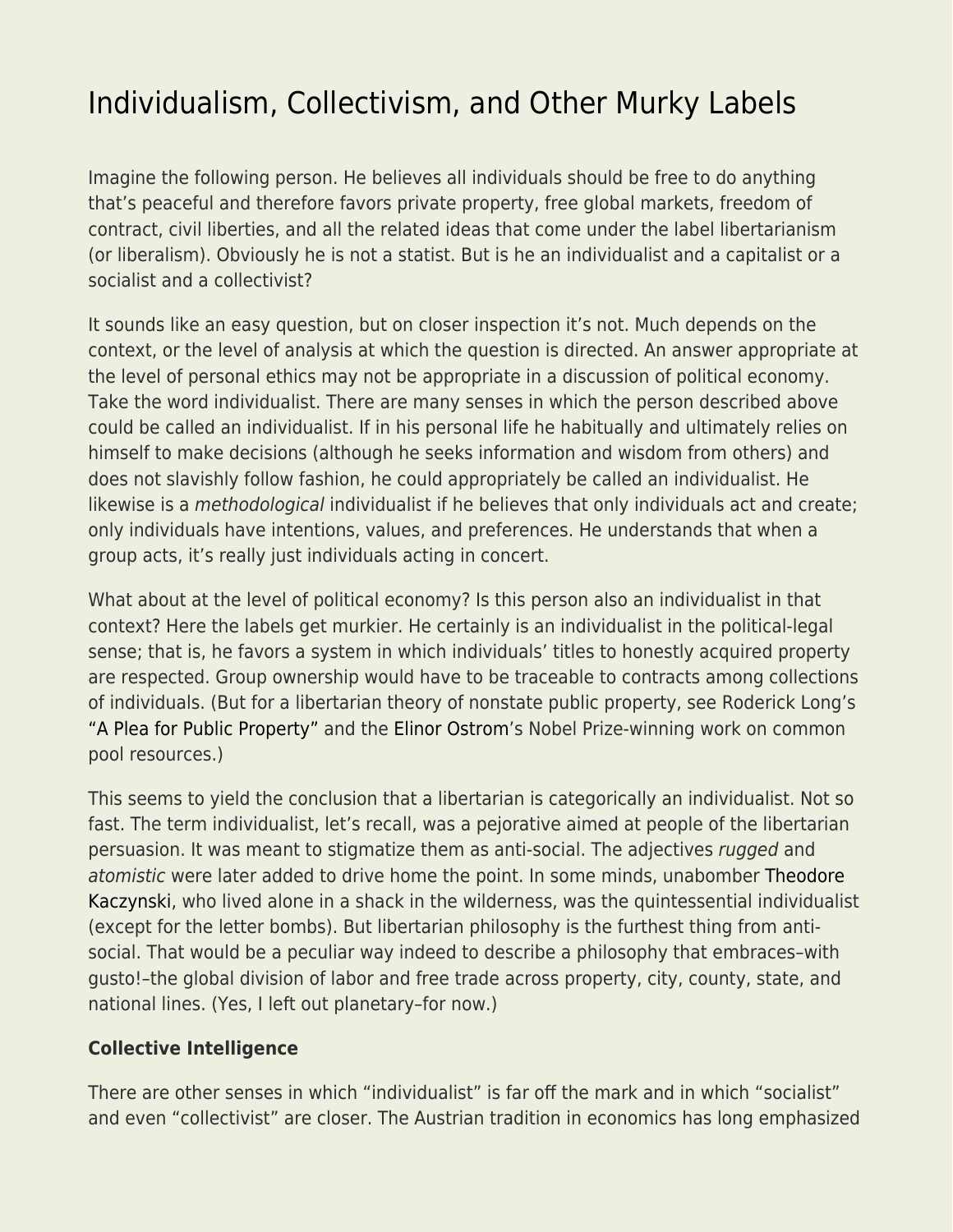that the chief advantage of the market process over central decision-making lies in the market's embodiment of a social, or collective, intelligence that is denied to any individual or small subgroup. This doesn't mean that a collective mind literally emerges, only that the social process and the price system combine in such a way that the whole is greater than the sum of its parts. The market "knows" more than any of us do alone. (The same point can be made for a broader context. The philosopher Wittgenstein argued that language itself, without which there is little or no thought, is essentially social.)

Further, Ludwig von Mises often emphasized that in a freed market, consumers collectively, not individual business people, determine who owns the means of production and what will be produced. When you trace out the implications of this, things get interesting. Consumers constantly make this determination through their buying and abstention from buying, but the outcome is never the intended result of conscious decision-making. Business people may legally own their capital and capital goods, but if—in a genuinely competitive market—consumers don't like what those owners do with those assets, they face bankruptcy and loss of control. It is a social, or collective, process. As Mises wrote in Human Action,

The direction of all economic affairs is in the market society a task of entrepreneurs. Theirs is the control of production. They are at the helm and steer the ship. A superficial observer would believe that they are supreme. But they are not. They are bound to obey unconditionally the captain's orders. The captain is the consumer. Neither the entrepreneurs nor the farmers nor the capitalists determine what has to be produced. The consumers do that. If a businessman does not strictly obey the orders of the public as they are conveyed to him by the structure of market prices, he suffers losses, he goes bankrupt, and is thus removed from his eminent position at the helm. Other men who did better in satisfying the demand of the consumers replace him. [Emphasis added.]

## **Social Control**

Isn't that social, or collective, control of the means of the production? Does that make libertarians socialists or collectivists? This fact about the market is worth passing along to our good-faith opponents who decry any system that does not allow the mass of people a say in matters than affect them. (See my ["Market, State, and Autonomy."\)](http://web.archive.org/web/20121104132831/http://www.thefreemanonline.org/columns/tgif/market-state-and-autonomy/) The irony is that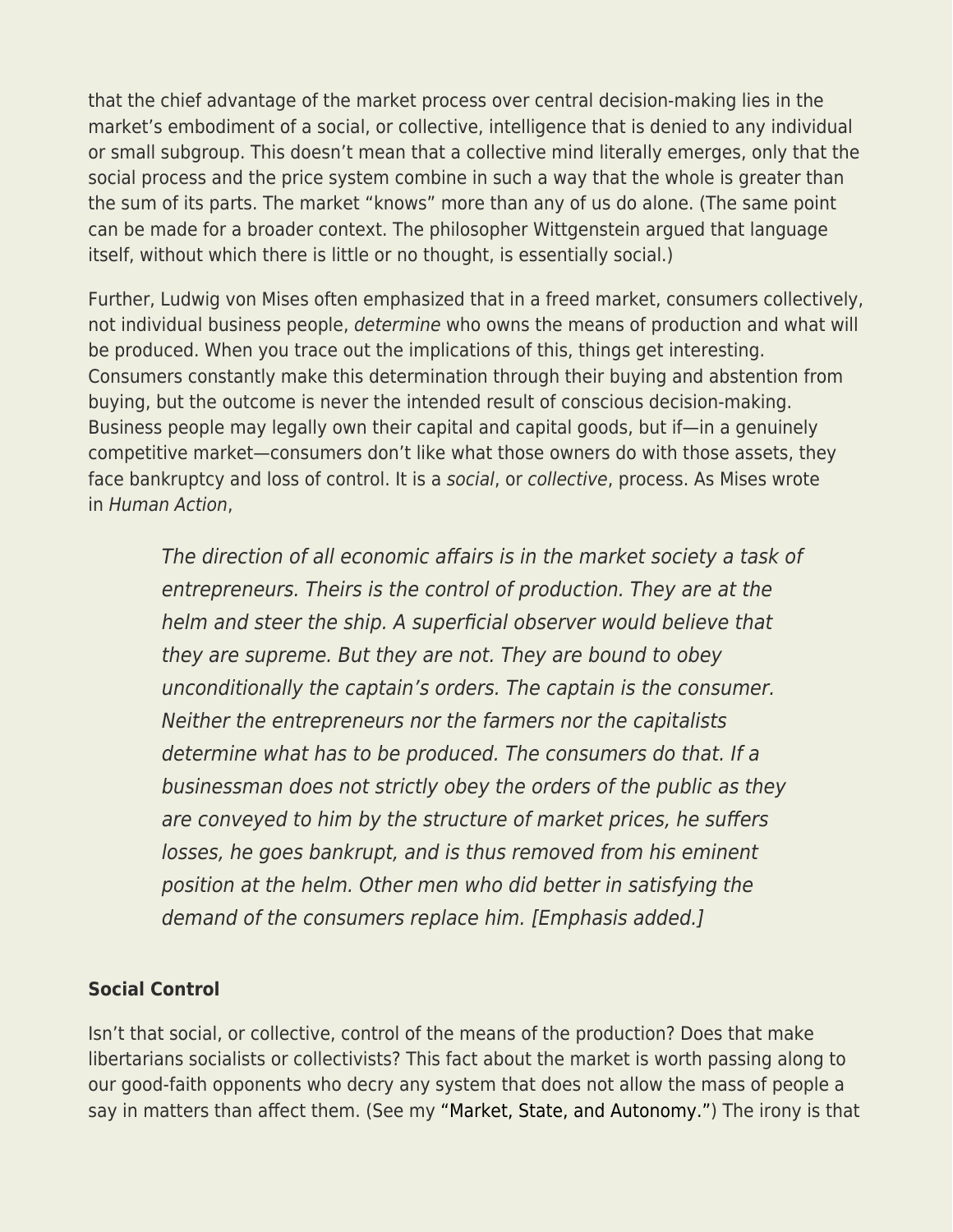the free market accomplishes this, while state socialist systems do not. But it is necessary to stress that Mises's point applies fully only under laissez faire–meaning a free market without coerced privileges of any kind. Historically, government intervention in the market has aimed to shelter the privileged (owners of land and capital who benefited from political favoritism like patents, licensing, and land enclosure) from the demands of regular people–consumers and workers–the very ones whose voices are most effective in a truly free market. That is why the struggle for freedom has always been a struggle against privilege. (Libertarians who forget this espouse what free-market anti-capitalist Kevin Carson calls [vulgar libertarianism,](http://web.archive.org/web/20121104132831/http://mutualist.blogspot.com/2005/01/vulgar-libertarianism-watch-part-1.html) or faux "free market" analysis that consists of an apologetic for big business.)

In summary, the great political debate is not between individualists and collectivists, but between those who see the coercive State as the locus of authority and those who see voluntary society as that locus. Liberals from Adam Smith to Herbert Spencer to F.A. Hayek emphasized the benefits of free, spontaneous social (market) processes (including the common law) and how those processes are disrupted by the State. Advocates of the supremacy of State over society are properly called "statists." Wouldn't it follow that advocates of the supremacy of society over State should be called "socialists"? In this regard, I recall that the libertarian James Dale Davidson, founder of the National Taxpayers Union, long ago wrote a book (The Squeeze, as I remember) that called for a "socialization of rules." By that he meant that the rules and customs of everyday life should be generated, bottom-up, by society, not imposed, top down, by legislators.

## **Consistent Manchesterism**

Be assured, I am not suggesting that libertarians start calling themselves socialists. I am saying that a reconsideration of labels can clarify understanding. Nevertheless, as a historical matter I think Mises was mistaken when he wrote, "The notion of socialism as conceived and defined by all socialists implies the absence of a market for factors of production and of prices of such factors." This can't be true because some earlier American advocates of laissez faire– that is, consistent [Manchesterism–](http://web.archive.org/web/20121104132831/http://en.wikipedia.org/wiki/Manchester_capitalism)called themselves socialists for at time, most prominently, Benjamin R. Tucker, editor of [Liberty](http://web.archive.org/web/20121104132831/http://en.wikipedia.org/wiki/Liberty_(1881-1908)) [magazine](http://web.archive.org/web/20121104132831/http://en.wikipedia.org/wiki/Liberty_(1881-1908)) (1881-1908). In the view of Tucker and his allies (and earlier liberal thinkers like Spencer's mentor Thomas Hodgskin, capitalism meant government interference in the market (tariffs, the banking cartel, patents, and the land monopoly) on behalf of capital to the detriment of the rest of society. Their alternative was a completely free and competitive market void of privilege; only that system would restore to workers the just earnings taken through anticompetitive government intervention. In 1884 Tucker wrote:

Socialism [in his conception] says that what's one man's meat must no longer be another's poison; that no man shall be able to add to his